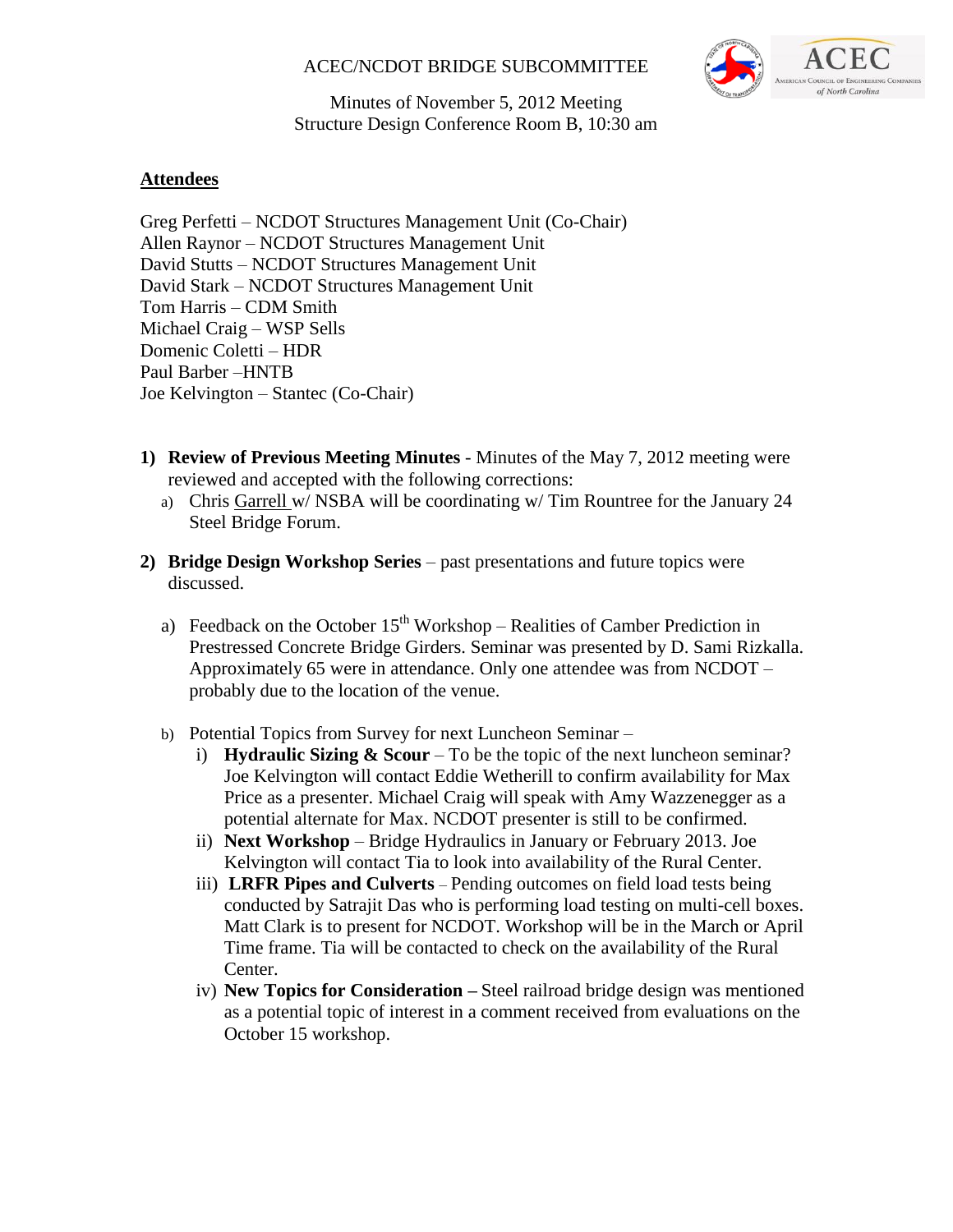# ACEC/NCDOT BRIDGE SUBCOMMITTEE



Minutes of November 5, 2012 Meeting Structure Design Conference Room B, 10:30 am

# **3) Training Opportunities** –

- i) Steel bridge Forum Joint training with NCDOT and Consultant Community. Date is set for January 24, 2013. Chris Garrell and Tim Rountree are working to set up an agenda and speakers.
- ii) NCDOT is sponsoring a course in Element Based Inspection (EBI) procedures (DOT staff only). 2 versions of the course are currently available. Date and selection of course format has not been set. Greg Perfetti is to develop a plan and set dates for implementation of EBI by the Department.
- iii) There is potential for presentation of a training event by PCI. Regional scope to this conference is a possibility. To be coordinated jointly with the NCDOT/ACEC Training Committee.

# **4) Anticipated PEF Advertisements**

Definitive information on upcoming projects that will let out to consultants is still under development. The following list is what is tentatively on the list for consultant projects:

- i) I-914 BA&BB I-85 Rehabilitation in Warren County. Four (4) grade separations (GS) on the BB project and four (4) GS on the BA project will be assigned thru Limited Services Agreements (LSA's) in January 2013. Tentative letting date is September 2014.
- ii) U-2519CB Fayetteville Outer Loop. Four (4) stream crossings will be assigned thru LSA's in November 2012.
- iii) U-2579 Winston Salem Northern Beltway. Six (6) GS and five (5) Stream Crossings (SX) will be assigned under LSA's. Assignments will be made in November and December 2012. Tentative let date is November 2014.
- iv) R-1015B Havelock Bypass. Project scope Six (6) Railroad Overhead, six (6) GS, and four (4) SX. Assignments to firms under LSA's will be made in February 2013. Tentative letting date is August 2015.
- v) R-2514D US 17 improvements in Jones County. Project scope is nine (9) GS, and four (4) SX. Assignments to firms via LSA's will be in March 2013.
- vi)  $R-0623 NC 24 & NC 27$  in Montgomery County. Two (2) SX will be assigned via LSA's in April 2013.

Total of anticipated assignments under LSA's is 54 bridges. The department's objective is to spread work equally to firms. Some firms have not yet been assigned work under their LSA's.

All structure assignments for NC 68 in Greensboro have been made.

Express Design-Build projects – Advertisement for SOQ's in October 2012. Scope is for 130 bridge replacements under 13 contracts.